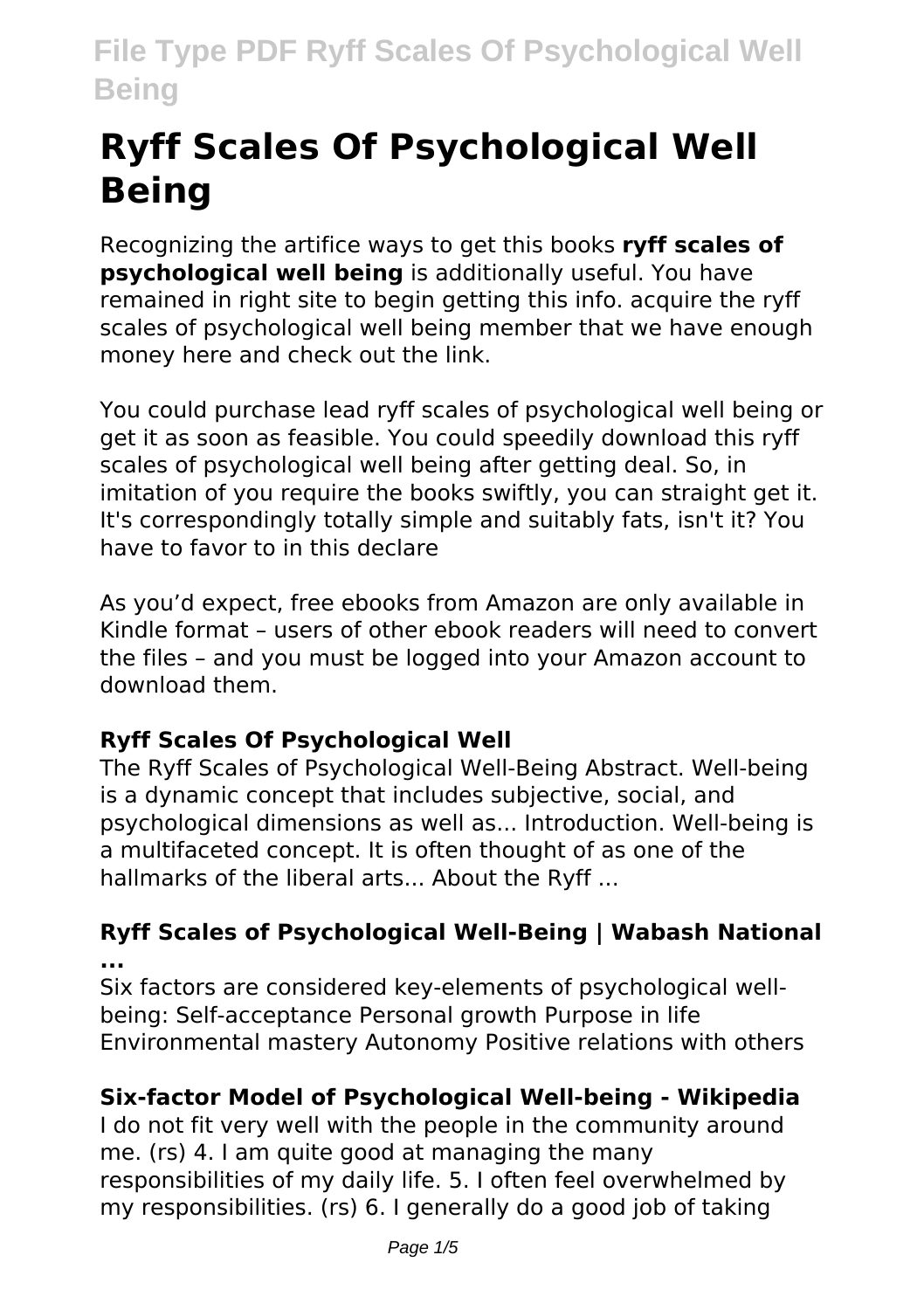care of my personal finances and affairs. ... Ryff Scales ...

### **RYFF SCALES OF PSYCHOLOGICAL WELL-BEING**

Ryff devel- oped the Scales of Psychological Well-being (SPWB) which is composed of six sub-scales in accordance with the six factors of positive functioning, namely autonomy, environmental mastery, personal growth, purpose in life, positive relations with others and self-acceptance [21, 24].

#### **Using Ryff's scales of psychological well-being in ...**

Ryff's Psychological Well-Being Scales (PWB), 42 Item version Please indicate your degree of agreement (using a score ranging from 1-6) to the following sentences.

#### **3. Ryff's Psychological Well-Being Scales (PWB), 42 Item ...**

5/30/2018 - The Ryff Scales of Psychological Well-Being 1/6 Center of Inquiry Assessment Notes Center of Inquiry Home Spring 2005 The Ryff Scales of Psychological WellBeing by Tricia A. Seifert, University of Iowa Abstract Wellbeing is a dynamic concept that includes subjective, social, and psychological dimensions as well as healthrelated behaviors.

#### **The Ryff Scales of Psychological Well-Being.pdf - The Ryff ...**

Developed by psychologist Carol D. Ryff, the 42-item Psychological Wellbeing (PWB) Scale measures six aspects of wellbeing and happiness: autonomy, environmental mastery, personal growth, positive relations with others, purpose in life, and self-acceptance (Ryff et al., 2007; adapted from Ryff, 1989). Who. Researchers have used both the 42-item PWB Scaleand a shortened 18-item version(Ryff & Keyes, 1995) with American adults of all ages, including those from lower-income backgrounds (Ryff & ...

#### **Psychological Wellbeing Scale | SPARQtools**

Carol Ryff's Model of Psychological Well-being The Six Criteria of Well-Being 1) Self-Acceptance. High Self Acceptance: You possess a positive attitude toward yourself; acknowledge and accept... 2) Personal Growth. Strong Personal Growth: You have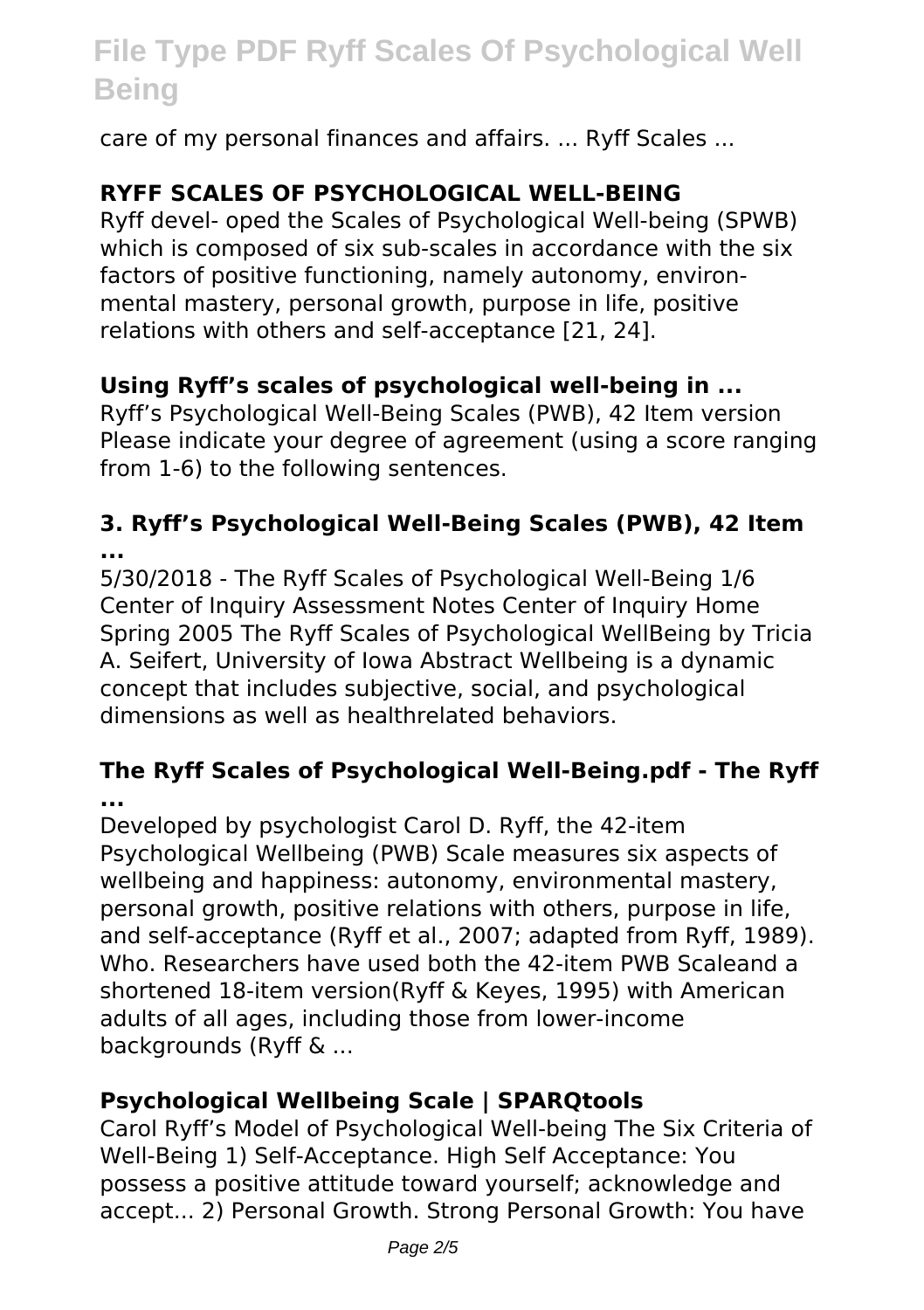a feeling of continued development; see yourself as ...

#### **Carol Ryff's Model of Psychological Well-being - Living ...**

3. Boylan, J.M. and C.D. Ryff, Psychological well-being and metabolic syndrome: Findings from the midlife in the United States national sample. Psychosom Med, 2015. 77(5): p. 548-58. Back to all scales

#### **Scales of Psychological Well-being – Lee Kum Sheung Center ...**

A theoretical model of psychological well-being that encompasses 6 distinct dimensions of wellness (Autonomy, Environmental Mastery, Personal Growth, Positive Relations With Others, Purpose in Life, Self-Acceptance) was tested with data from a nationally representative sample of adults (iV -

#### **The Structure of Psychological Well-Being Revisited**

Ryff has created a multidimensional approach to well-being. The focus is not solely on being happy, satisfied and creating positive emotions. It includes all aspects of well-being. According to this model, a satisfactory life is not about always being optimistic, positive and enthusiastic.

#### **Ryff's Model of Psychological Well-being: How Happy Are You?**

This widening interest in positive aspects of mental health has led to the development of new scientific constructs and also questionnaire items designed to measure positive well-being. One of the most widely used survey instruments is Ryff's multidimensional Psychological Well-being scales (PWB).

#### **An Evaluation of the Precision of Measurement of Ryff's ...**

Ryff developed the Scales of Psychological Well-being (SPWB) which is composed of six sub-scales in accordance with the six factors of positive functioning, namely autonomy, environmental mastery, personal growth, purpose in life, positive relations with others and self-acceptance [ 21, 24 ].

### **Using Ryff's scales of psychological well-being in ...**